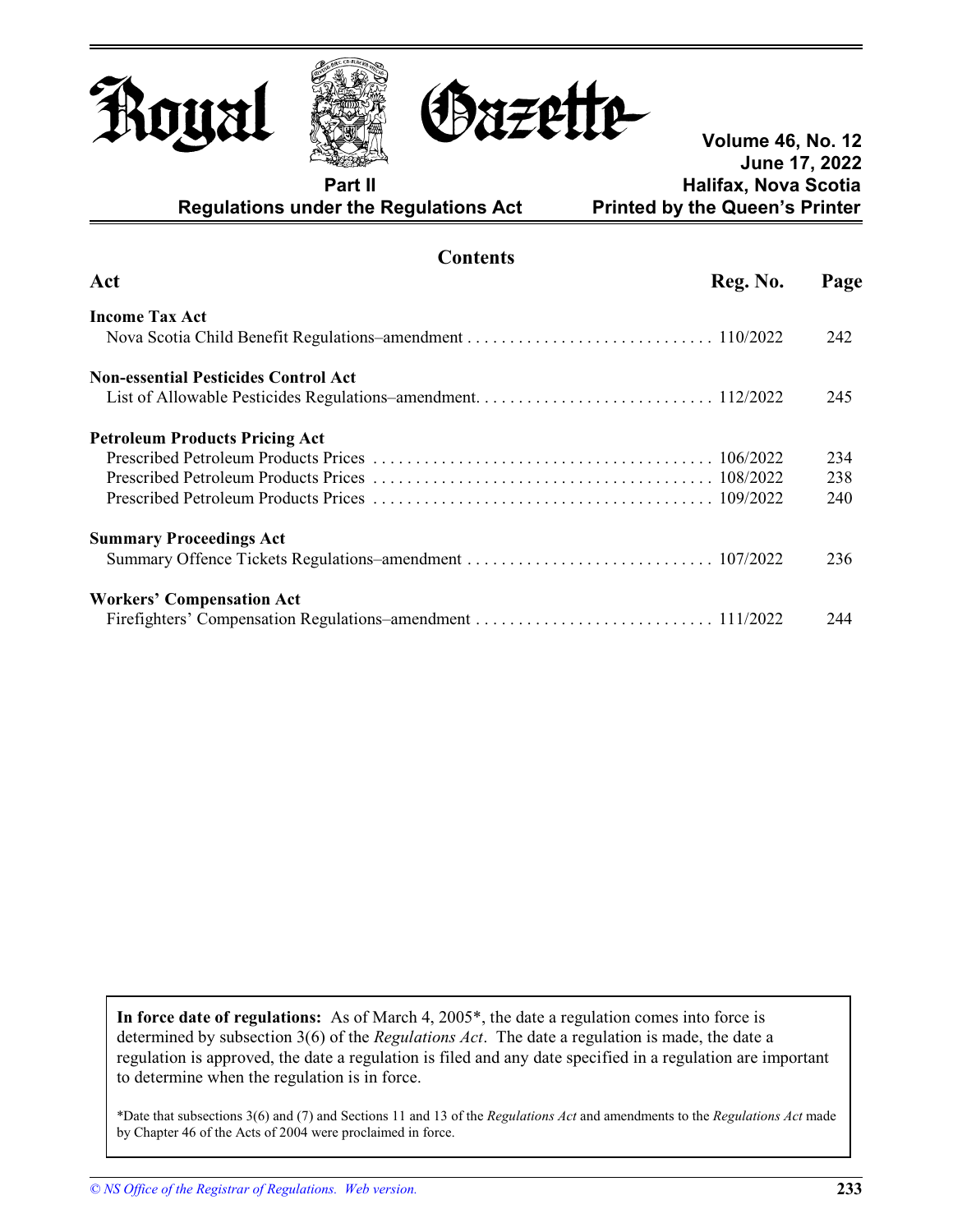### **N.S. Reg. 106/2022**

Made: May 26, 2022 Filed: May 27, 2022 Prescribed Petroleum Products Prices

> Order dated May 26, 2022 made by the Nova Scotia Utility and Review Board pursuant to Section 14 of the *Petroleum Products Pricing Act*  and Sections 16 to 19 of the *Petroleum Products Pricing Regulations*

#### **Decision and Order M10603 M10603**

### **Nova Scotia Utility and Review Board**

#### **In the matter of the** *Petroleum Products Pricing Act*

**- and -**

# **In the matter of prescribing prices for petroleum products under Section 14 of the** *Petroleum Products Pricing Act* **and Sections 16 to 19 of the** *Petroleum Products Pricing Regulations*

**Before:** Steven Murphy, MBA, P.Eng., Member

#### **Decision and Order**

Under S. 16 of the *Petroleum Products Pricing Regulations*, the Board must prescribe a benchmark price for specified petroleum products every Friday.

The benchmark price prescribed by the Board is the average of the average of the daily high and low reported product prices (in Canadian cents) since the last benchmark price adjustment for the petroleum product.

The Board must also prescribe retail mark-ups and calculate wholesale margins considering any factors the Board finds relevant, including transportation adjustments. The Board last set wholesale margins in its decision, 2021 NSUARB 146; retail mark-ups in its decision, 2021 NSUARB 50; and transportation adjustments in its decision, 2016 NSUARB 168.

Following the Board's recent retail mark-up decision (2021 NSUARB 50), it approved a monthly retail mark-up adjustment mechanism to address reduced sales volumes from the ongoing COVID-19 pandemic. The adjustment mechanism was implemented by the Board for gasoline and diesel oil adjustments in an order dated June 2, 2021, but discontinued for diesel oil in an order dated November 26, 2021.

At each price setting, the Board may apply a forward-averaging correction, based on historical prices, to achieve revenue neutrality.

At appropriate times of the year, the Board may also require an additional margin for winter blending of ultra-low-sulfur diesel oil.

Based on the foregoing and other requirements in the *Petroleum Products Pricing Act* and regulations, the Board finds it appropriate to prescribe the benchmark prices and adjustments in Table "A," the COVID-19 related retail mark-up adjustment for gasoline in Table "B," and the prices for petroleum products in Schedule "A" effective on and after 12:01 A.M. May 27, 2022: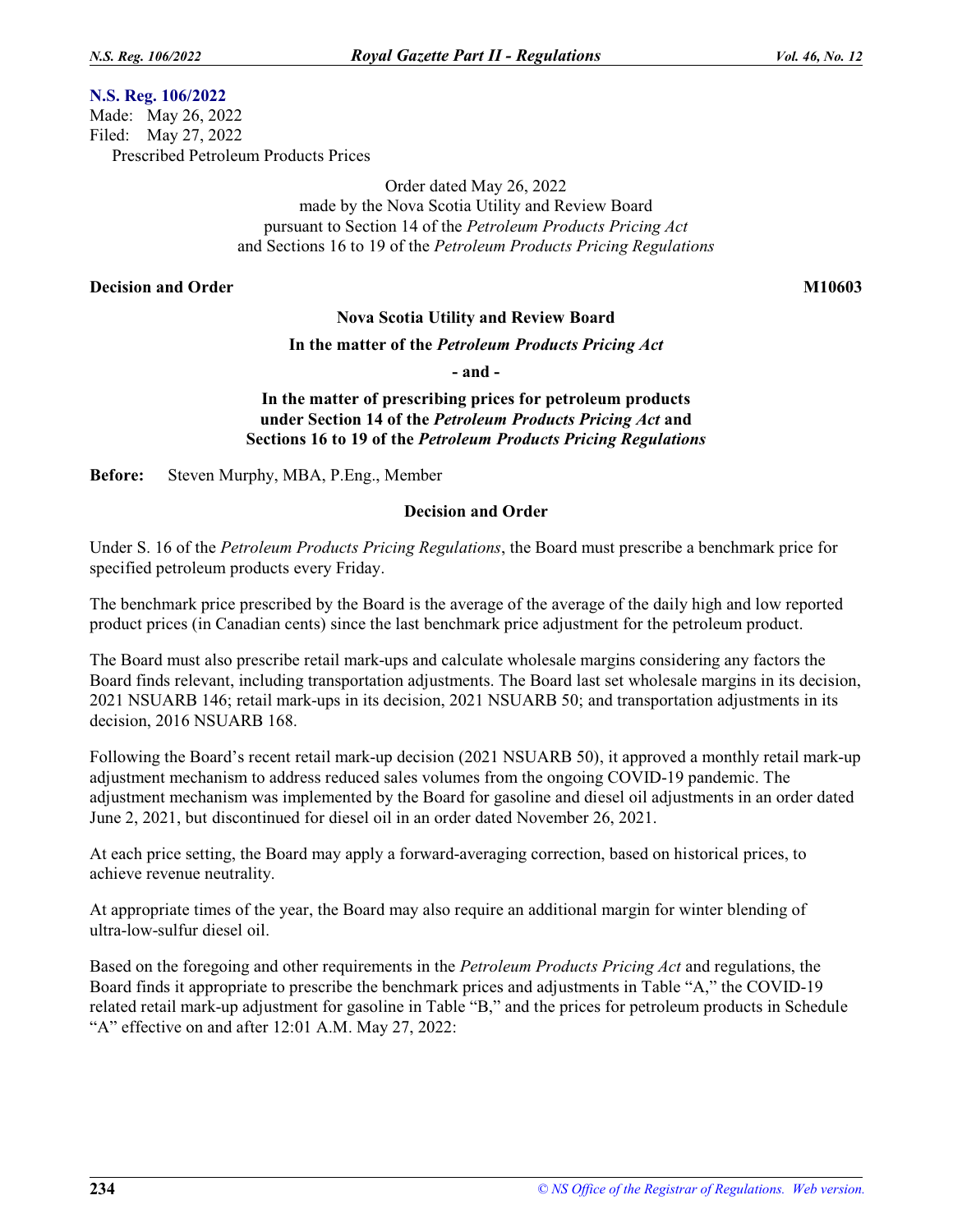#### **Table "A"**  (cents per litre)

| $\blacksquare$              |                        |                              |                        |  |  |  |  |  |  |
|-----------------------------|------------------------|------------------------------|------------------------|--|--|--|--|--|--|
| <b>Petroleum Product</b>    | <b>Benchmark Price</b> | Forward<br>Averaging $(+/-)$ | <b>Winter Blending</b> |  |  |  |  |  |  |
| Gasoline (Grade 1)          | 131.59                 |                              |                        |  |  |  |  |  |  |
| Gasoline (Grade 2)          | 134.59                 | $+1.90$                      |                        |  |  |  |  |  |  |
| Gasoline (Grade 3)          | 137.59                 |                              |                        |  |  |  |  |  |  |
| Ultra-Low-Sulfur Diesel Oil | 134.18                 | -0.80                        | Nil                    |  |  |  |  |  |  |

# **Table "B"**

(cents per litre)

| <b>COVID-19 Retail Mark-up Adjustment (Gasoline only)</b> |         |  |  |  |  |
|-----------------------------------------------------------|---------|--|--|--|--|
| Minimum Self-Service and Full-Service                     | $+0.30$ |  |  |  |  |
| Maximum Self-Service                                      | $+0.40$ |  |  |  |  |

**Dated** at Halifax, Nova Scotia, this 26th day of May, 2022.

sgd. *Lisa Wallace*  Clerk of the Board

# **Schedule "A"**

# **Prices Prescribed for Petroleum Products under the** *Petroleum Products Pricing Act* **and the** *Petroleum Products Pricing Regulations*  **effective on and after 12:01 a.m. on May 27, 2022**

| <b>Nova Scotia Petroleum Price Schedule</b> |                            |                       |              |                               |                                                                                                            |       |       |       |
|---------------------------------------------|----------------------------|-----------------------|--------------|-------------------------------|------------------------------------------------------------------------------------------------------------|-------|-------|-------|
| <b>Petroleum Prices in Cents/Litre</b>      |                            |                       |              |                               | Self-Service<br>Full-Service<br><b>Pump Prices</b><br><b>Pump Prices</b><br>(Pump Prices includes 15% HST) |       |       |       |
|                                             | Base<br>Wholesale<br>Price | Fed.<br>Excise<br>Tax | Prov.<br>Tax | Wholesale<br>Selling<br>Price | Min                                                                                                        | Max   | Min   | Max   |
| Zone 1                                      |                            |                       |              |                               |                                                                                                            |       |       |       |
| Regular Unleaded                            | 144.92                     | 10.0                  | 15.5         | 170.42                        | 202.5                                                                                                      | 205.0 | 202.5 | 999.9 |
| Mid-Grade Unleaded                          | 147.92                     | 10.0                  | 15.5         | 173.42                        | 206.0                                                                                                      | 208.4 | 206.0 | 999.9 |
| Premium Unleaded                            | 150.92                     | 10.0                  | 15.5         | 176.42                        | 209.4                                                                                                      | 211.9 | 209.4 | 999.9 |
| Ultra-Low-Sulfur Diesel                     | 146.13                     | 4.0                   | 15.4         | 165.53                        | 196.6                                                                                                      | 198.9 | 196.6 | 999.9 |
| Zone 2                                      |                            |                       |              |                               |                                                                                                            |       |       |       |
| Regular Unleaded                            | 145.42                     | 10.0                  | 15.5         | 170.92                        | 203.1                                                                                                      | 205.5 | 203.1 | 999.9 |
| Mid-Grade Unleaded                          | 148.42                     | 10.0                  | 15.5         | 173.92                        | 206.6                                                                                                      | 209.0 | 206.6 | 999.9 |
| Premium Unleaded                            | 151.42                     | 10.0                  | 15.5         | 176.92                        | 210.0                                                                                                      | 212.4 | 210.0 | 999.9 |
| Ultra-Low-Sulfur Diesel                     | 146.63                     | 4.0                   | 15.4         | 166.03                        | 197.1                                                                                                      | 199.4 | 197.1 | 999.9 |
| Zone 3                                      |                            |                       |              |                               |                                                                                                            |       |       |       |
| Regular Unleaded                            | 145.82                     | 10.0                  | 15.5         | 171.32                        | 203.6                                                                                                      | 206.0 | 203.6 | 999.9 |
| Mid-Grade Unleaded                          | 148.82                     | 10.0                  | 15.5         | 174.32                        | 207.0                                                                                                      | 209.4 | 207.0 | 999.9 |
| Premium Unleaded                            | 151.82                     | 10.0                  | 15.5         | 177.32                        | 210.5                                                                                                      | 212.9 | 210.5 | 999.9 |
| <b>Ultra-Low-Sulfur Diesel</b>              | 147.03                     | 4.0                   | 15.4         | 166.43                        | 197.6                                                                                                      | 199.9 | 197.6 | 999.9 |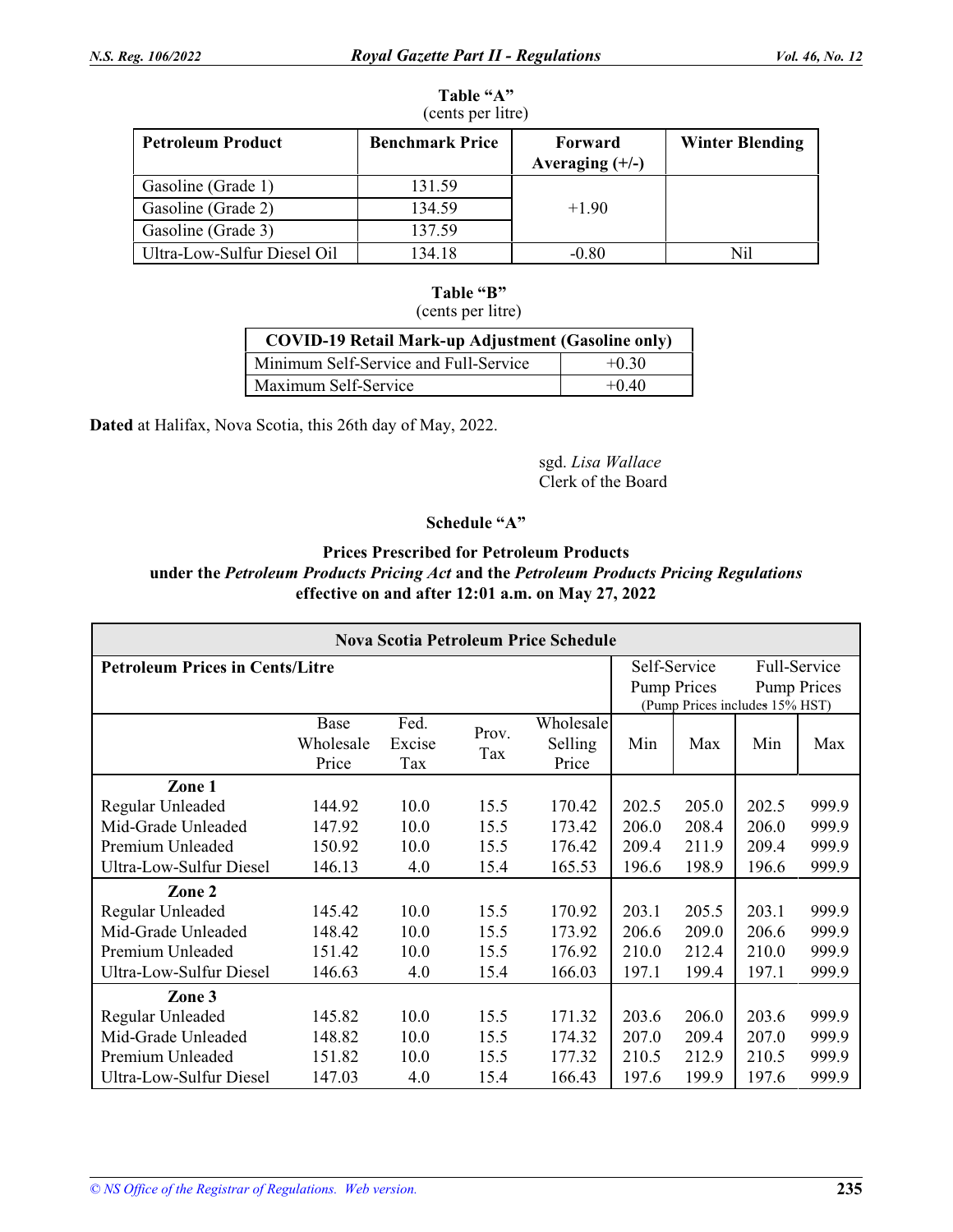| Zone 4                  |        |      |      |        |       |       |       |       |
|-------------------------|--------|------|------|--------|-------|-------|-------|-------|
| Regular Unleaded        | 145.92 | 10.0 | 15.5 | 171.42 | 203.7 | 206.1 | 203.7 | 999.9 |
| Mid-Grade Unleaded      | 148.92 | 10.0 | 15.5 | 174.42 | 207.1 | 209.6 | 207.1 | 999.9 |
| Premium Unleaded        | 151.92 | 10.0 | 15.5 | 177.42 | 210.6 | 213.0 | 210.6 | 999.9 |
| Ultra-Low-Sulfur Diesel | 147.13 | 4.0  | 15.4 | 166.53 | 197.7 | 200.0 | 197.7 | 999.9 |
| Zone 5                  |        |      |      |        |       |       |       |       |
| Regular Unleaded        | 145.92 | 10.0 | 15.5 | 171.42 | 203.7 | 206.1 | 203.7 | 999.9 |
| Mid-Grade Unleaded      | 148.92 | 10.0 | 15.5 | 174.42 | 207.1 | 209.6 | 207.1 | 999.9 |
| Premium Unleaded        | 151.92 | 10.0 | 15.5 | 177.42 | 210.6 | 213.0 | 210.6 | 999.9 |
| Ultra-Low-Sulfur Diesel | 147.13 | 4.0  | 15.4 | 166.53 | 197.7 | 200.0 | 197.7 | 999.9 |
| Zone 6                  |        |      |      |        |       |       |       |       |
| Regular Unleaded        | 146.62 | 10.0 | 15.5 | 172.12 | 204.5 | 206.9 | 204.5 | 999.9 |
| Mid-Grade Unleaded      | 149.62 | 10.0 | 15.5 | 175.12 | 207.9 | 210.4 | 207.9 | 999.9 |
| Premium Unleaded        | 152.62 | 10.0 | 15.5 | 178.12 | 211.4 | 213.8 | 211.4 | 999.9 |
| Ultra-Low-Sulfur Diesel | 147.83 | 4.0  | 15.4 | 167.23 | 198.5 | 200.8 | 198.5 | 999.9 |

#### **N.S. Reg. 107/2022**

Made: March 28, 2022 Filed: May 30, 2022 Summary Offence Tickets Regulations–amendment

Order dated March 28, 2022

Amendment to regulations made by the Attorney General and Minister of Justice pursuant to Section 8 of the *Summary Proceedings Act* 

### **Order**

# **Made under Section 8 of Chapter 450 of the Revised Statutes of Nova Scotia, 1989, the** *Summary Proceedings Act*

I, Brad Johns, Attorney General and Minister of Justice for the Province of Nova Scotia, pursuant to Section 8 of Chapter 450 of the Revised Statutes of Nova Scotia, 1989, the *Summary Proceedings Act*, effective on and after the date of this order, hereby

- (a) amend Schedule 12A to the *Summary Offence Tickets Regulations*, N.S. Reg. 281/2011, made by order of the Attorney General and Minister of Justice dated October 4, 2011, to designate certain offences under the *Wildlife Habitat and Watercourses Protection Regulations* as summary offence ticket offences, in the manner set forth in the attached Schedule "A"; and
- (b) order and direct that the penalty to be entered on a summons in respect of an offence set out in amendments to the schedules to the *Summary Offence Tickets Regulations*, N.S. Reg. 281/2011, as set forth in the attached Schedule "A", is the out-of-court settlement amount listed in the out-of-court settlement column set out opposite the description for the offence, and includes the charge provided for in, and in accordance with, Sections 8 and 9 of the Act.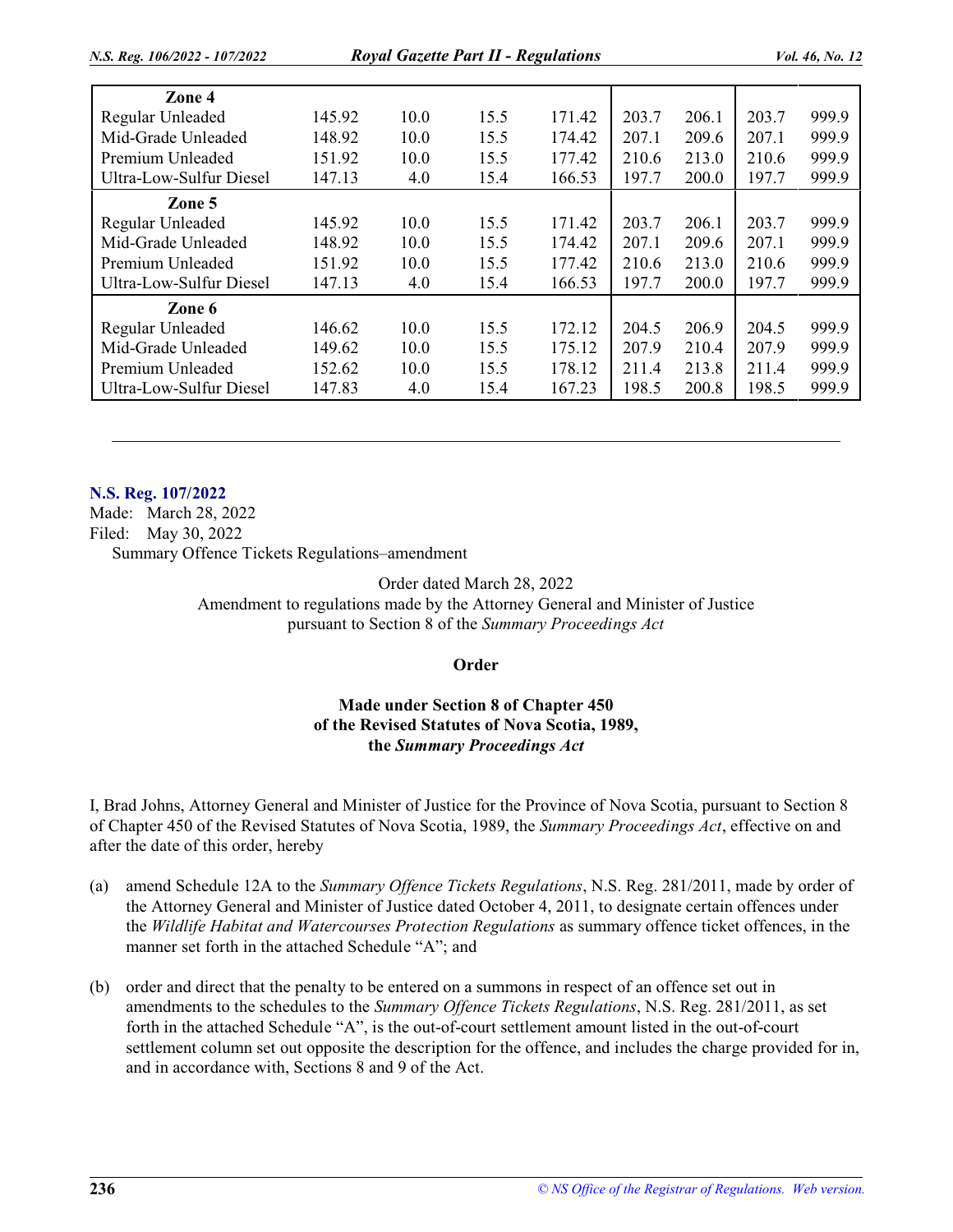Dated and made March 28, 2022, at Halifax, Halifax Regional Municipality, Province of Nova Scotia.

sgd. *Brad Johns*  Honourable Brad Johns Attorney General and Minister of Justice

# **Schedule "A"**

# **Amendment to the** *Summary Offence Tickets Regulations*  **made by the Attorney General and Minister of Justice pursuant to Section 8 of Chapter 450 of the Revised Statutes of Nova Scotia, 1989, the** *Summary Proceedings Act*

Schedule 12-A to the *Summary Offence Tickets Regulations*, N.S. Reg. 281/2011, made by order of the Attorney General and Minister of Justice dated October 4, 2011, is amended by adding the following heading and items immediately after item 15 under the heading "Forest Fire Protection Regulations":

|              | <b>Wildlife Habitat and Watercourses Protection Regulations</b>                                                                                   |              |           |
|--------------|---------------------------------------------------------------------------------------------------------------------------------------------------|--------------|-----------|
| $\mathbf{1}$ | Forestry operator failing to ensure 10 living trees per ha of forest land<br>cut left standing on harvest site of 3 or more ha                    | 4(1)         | \$812.50  |
| 2            | Forestry operator failing to ensure trees left standing are same<br>proportion by species as forest stand being cut                               | 4(2)(a)      | \$812.50  |
| 3            | Forestry operator failing to ensure trees left standing are as large as<br>trees in forest standing being cut in accordance with regulations      | 4(2)(b)      | \$812.50  |
| 4            | Forestry operator failing to ensure 10 living trees per ha left standing<br>are in clump of 30 or more trees                                      | 4(2)(c)(i)   | \$812.50  |
| 5            | Forestry operator failing to ensure clump of 30 or more trees for each<br>8-ha area of forest land cut                                            | 4(2)(c)(ii)  | \$812.50  |
| 6            | Forestry operator failing to ensure clumps situated no more than 200 m<br>apart and between 20–200 m from edge of forest stand being cut          | 4(2)(c)(iii) | \$812.50  |
| 7            | Forestry operator failing to ensure clumps situated between 20–200 m<br>from edge of forest stand being cut                                       | 4(2)(c)(iv)  | \$812.50  |
| 8            | Forestry operator harvesting trees within clump                                                                                                   | 4(2)(c)(v)   | \$812.50  |
| 9            | Forestry operator removing trees required to be left standing by<br>regulations before next harvest                                               | 4(3)         | \$812.50  |
| 10           | Forestry operator failing to ensure woody debris on harvested site<br>similar to natural pattern                                                  | 4(4)         | \$812.50  |
| 11           | Forestry operator failing to establish special management zone in<br>accordance with regulations                                                  | 6(1)         | \$1157.50 |
| 12           | Forestry operator failing to increase width of special management zone<br>by 1 m for each additional 2% of slope in accordance with regulations   | 6(2)         | \$1157.50 |
| 13           | Forestry operator permitting use of, using or operating vehicle for<br>forestry operation within 7 m of watercourse in special management<br>zone | 6(3)(a)      | \$1157.50 |
| 14           | Forestry operator reducing basal area of living trees to less than 20 m <sup>2</sup><br>per ha in special management zone                         | 6(3)(b)      | \$1157.50 |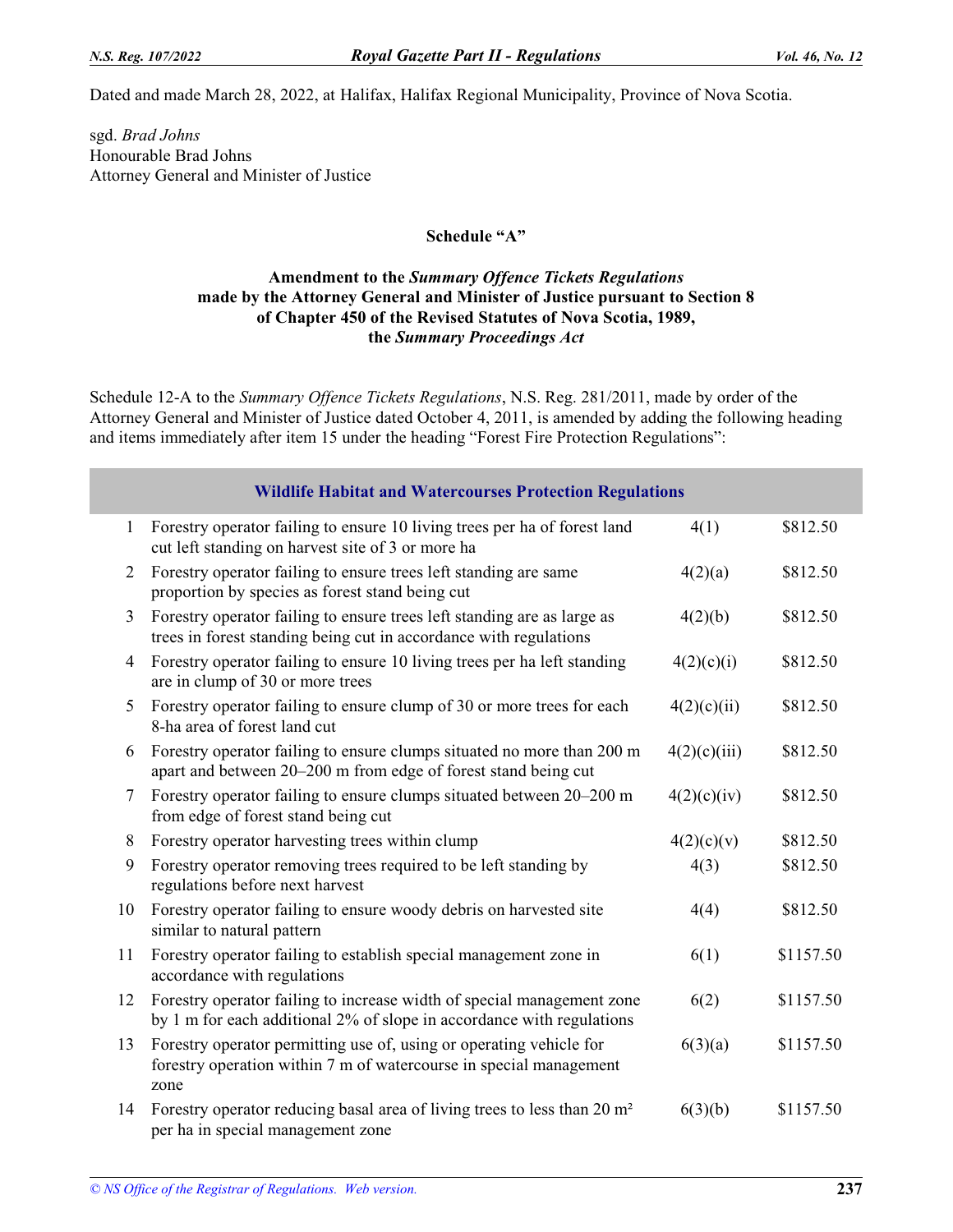|    | <b>Royal Gazette Part II - Regulations</b><br>N.S. Reg. 107/2022 - 108/2022                                                                   |         | <i>Vol.</i> 46, No. 12 |
|----|-----------------------------------------------------------------------------------------------------------------------------------------------|---------|------------------------|
| 15 | Forestry operator creating opening in dominant tree canopy larger than<br>15 m in special management zone                                     | 6(3)(c) | \$1157.50              |
| 16 | Forestry operator permitting use of, using or operating vehicle for<br>forestry operation within 5 m of watercourse as set out in regulations |         | \$1157.50              |
| 17 | Forestry operator failing to retain understory vegetation and non-<br>commercial trees within 20 m of watercourse                             | 8       | \$1157.50              |
| 18 | Forestry operator conducting activity within 20 m of watercourse that<br>would result in sediment being deposited in watercourse              | Q       | \$1157.50              |

### **N.S. Reg. 108/2022**

Made: June 2, 2022 Filed: June 3, 2022 Prescribed Petroleum Products Prices

> Order dated June 2, 2022 made by the Nova Scotia Utility and Review Board pursuant to Section 14 of the *Petroleum Products Pricing Act*  and Sections 16 to 19 of the *Petroleum Products Pricing Regulations*

# **Decision and Order M10610 M10610**

### **Nova Scotia Utility and Review Board**

**In the matter of the** *Petroleum Products Pricing Act* 

**- and -**

# **In the matter of prescribing prices for petroleum products under Section 14 of the** *Petroleum Products Pricing Act* **and Sections 16 to 19 of the** *Petroleum Products Pricing Regulations*

**Before:** Richard J. Melanson, LL.B., Member

### **Decision and Order**

Under S. 16 of the *Petroleum Products Pricing Regulations*, the Board must prescribe a benchmark price for specified petroleum products every Friday.

The benchmark price prescribed by the Board is the average of the average of the daily high and low reported product prices (in Canadian cents) since the last benchmark price adjustment for the petroleum product.

The Board must also prescribe retail mark-ups and calculate wholesale margins considering any factors the Board finds relevant, including transportation adjustments. The Board last set wholesale margins in its decision, 2021 NSUARB 146; retail mark-ups in its decision, 2021 NSUARB 50; and transportation adjustments in its decision, 2016 NSUARB 168.

Following the Board's recent retail mark-up decision (2021 NSUARB 50), it approved a monthly retail mark-up adjustment mechanism to address reduced sales volumes from the ongoing COVID-19 pandemic. The adjustment mechanism was implemented by the Board for gasoline and diesel oil adjustments in an order dated June 2, 2021, but discontinued for diesel oil in an order dated November 26, 2021.

At each price setting, the Board may apply a forward-averaging correction, based on historical prices, to achieve revenue neutrality.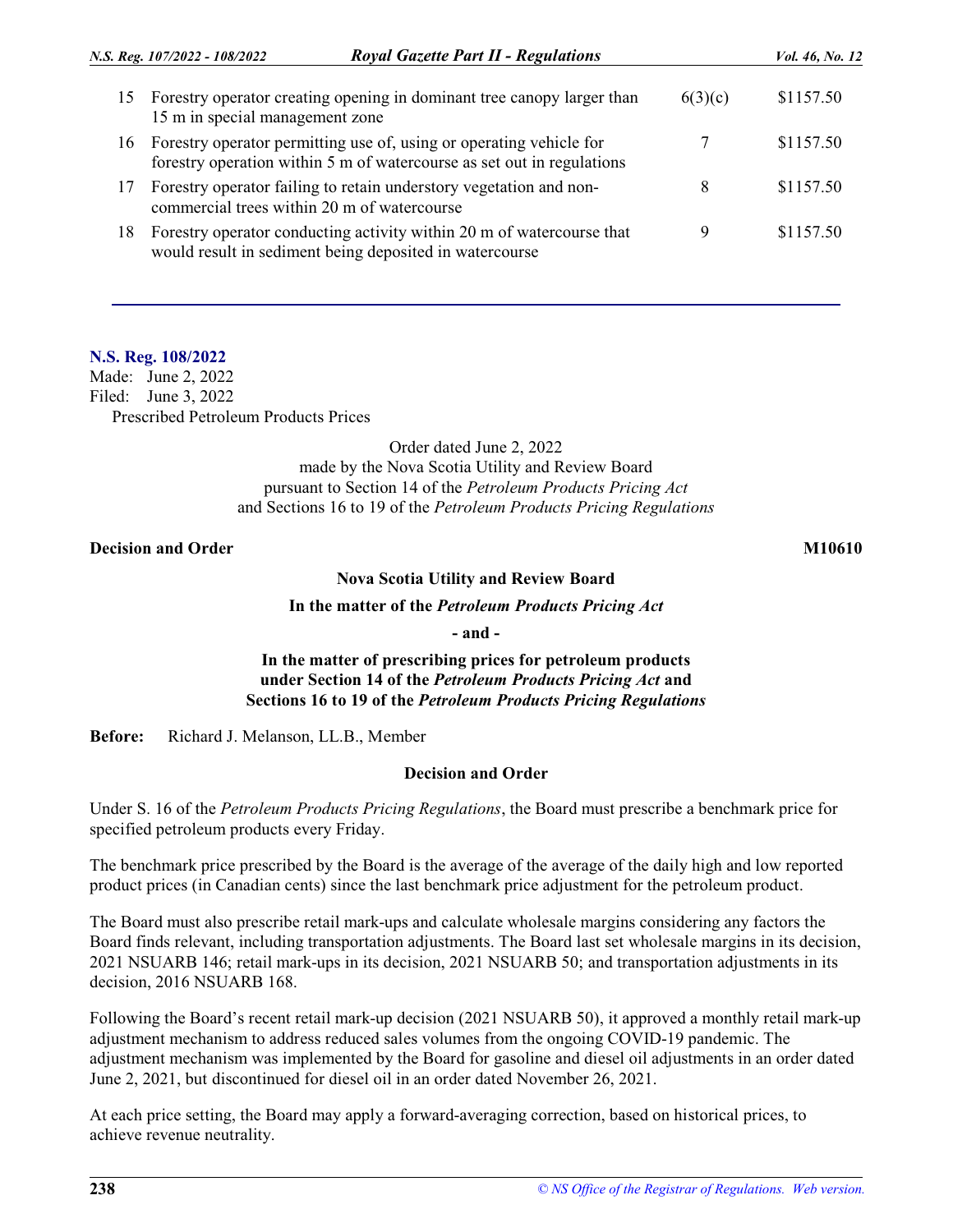At appropriate times of the year, the Board may also require an additional margin for winter blending of ultra-low-sulfur diesel oil.

Based on the foregoing and other requirements in the *Petroleum Products Pricing Act* and regulations, the Board finds it appropriate to prescribe the benchmark prices and adjustments in Table "A," the COVID-19 related retail mark-up adjustment for gasoline in Table "B," and the prices for petroleum products in Schedule "A" effective on and after 12:01 A.M. June 3, 2022:

| <b>Petroleum Product</b>    | <b>Benchmark Price</b> | Forward<br>Averaging $(+/-)$ | <b>Winter Blending</b> |  |  |  |  |  |  |
|-----------------------------|------------------------|------------------------------|------------------------|--|--|--|--|--|--|
| Gasoline (Grade 1)          | 135.75                 |                              |                        |  |  |  |  |  |  |
| Gasoline (Grade 2)          | 138.75                 | $+2.50$                      |                        |  |  |  |  |  |  |
| Gasoline (Grade 3)          | 141.75                 |                              |                        |  |  |  |  |  |  |
| Ultra-Low-Sulfur Diesel Oil | 135.55                 | Nil                          | Nil                    |  |  |  |  |  |  |

| Table "A"         |  |
|-------------------|--|
| (cents per litre) |  |

### **Table "B"**  (cents per litre)

| <b>COVID-19 Retail Mark-up Adjustment (Gasoline only)</b> |         |  |  |  |  |
|-----------------------------------------------------------|---------|--|--|--|--|
| Minimum Self-Service and Full-Service                     | $+0.30$ |  |  |  |  |
| Maximum Self-Service                                      | $+0.50$ |  |  |  |  |

**Dated** at Halifax, Nova Scotia, this 2nd day of June, 2022.

sgd. *Crystal Henwood*  Clerk of the Board

# **Schedule "A"**

# **Prices Prescribed for Petroleum Products under the** *Petroleum Products Pricing Act* **and the** *Petroleum Products Pricing Regulations*  **effective on and after 12:01 a.m. on June 3, 2022**

| Nova Scotia Petroleum Price Schedule                   |           |        |       |           |       |                    |                                |                    |
|--------------------------------------------------------|-----------|--------|-------|-----------|-------|--------------------|--------------------------------|--------------------|
| <b>Petroleum Prices in Cents/Litre</b><br>Self-Service |           |        |       |           |       |                    |                                | Full-Service       |
|                                                        |           |        |       |           |       | <b>Pump Prices</b> |                                | <b>Pump Prices</b> |
|                                                        |           |        |       |           |       |                    | (Pump Prices includes 15% HST) |                    |
|                                                        | Base      | Fed.   |       | Wholesale |       |                    |                                |                    |
|                                                        | Wholesale | Excise | Prov. | Selling   | Min   | Max                | Min                            | Max                |
|                                                        | Price     | Tax    | Tax   | Price     |       |                    |                                |                    |
| Zone 1                                                 |           |        |       |           |       |                    |                                |                    |
| Regular Unleaded                                       | 149.68    | 10.0   | 15.5  | 175.18    | 208.0 | 210.5              | 208.0                          | 999.9              |
| Mid-Grade Unleaded                                     | 152.68    | 10.0   | 15.5  | 178.18    | 211.5 | 214.0              | 211.5                          | 999.9              |
| Premium Unleaded                                       | 155.68    | 10.0   | 15.5  | 181.18    | 214.9 | 217.4              | 214.9                          | 999.9              |
| Ultra-Low-Sulfur Diesel                                | 148.30    | 4.0    | 15.4  | 167.70    | 199.1 | 201.4              | 199.1                          | 999.9              |
| Zone 2                                                 |           |        |       |           |       |                    |                                |                    |
| Regular Unleaded                                       | 150.18    | 10.0   | 15.5  | 175.68    | 208.6 | 211.1              | 208.6                          | 999.9              |
| Mid-Grade Unleaded                                     | 153.18    | 10.0   | 15.5  | 178.68    | 212.0 | 214.6              | 212.0                          | 999.9              |
| Premium Unleaded                                       | 156.18    | 10.0   | 15.5  | 181.68    | 215.5 | 218.0              | 215.5                          | 999.9              |
| Ultra-Low-Sulfur Diesel                                | 148.80    | 4.0    | 15.4  | 168.20    | 199.6 | 201.9              | 199.6                          | 999.9              |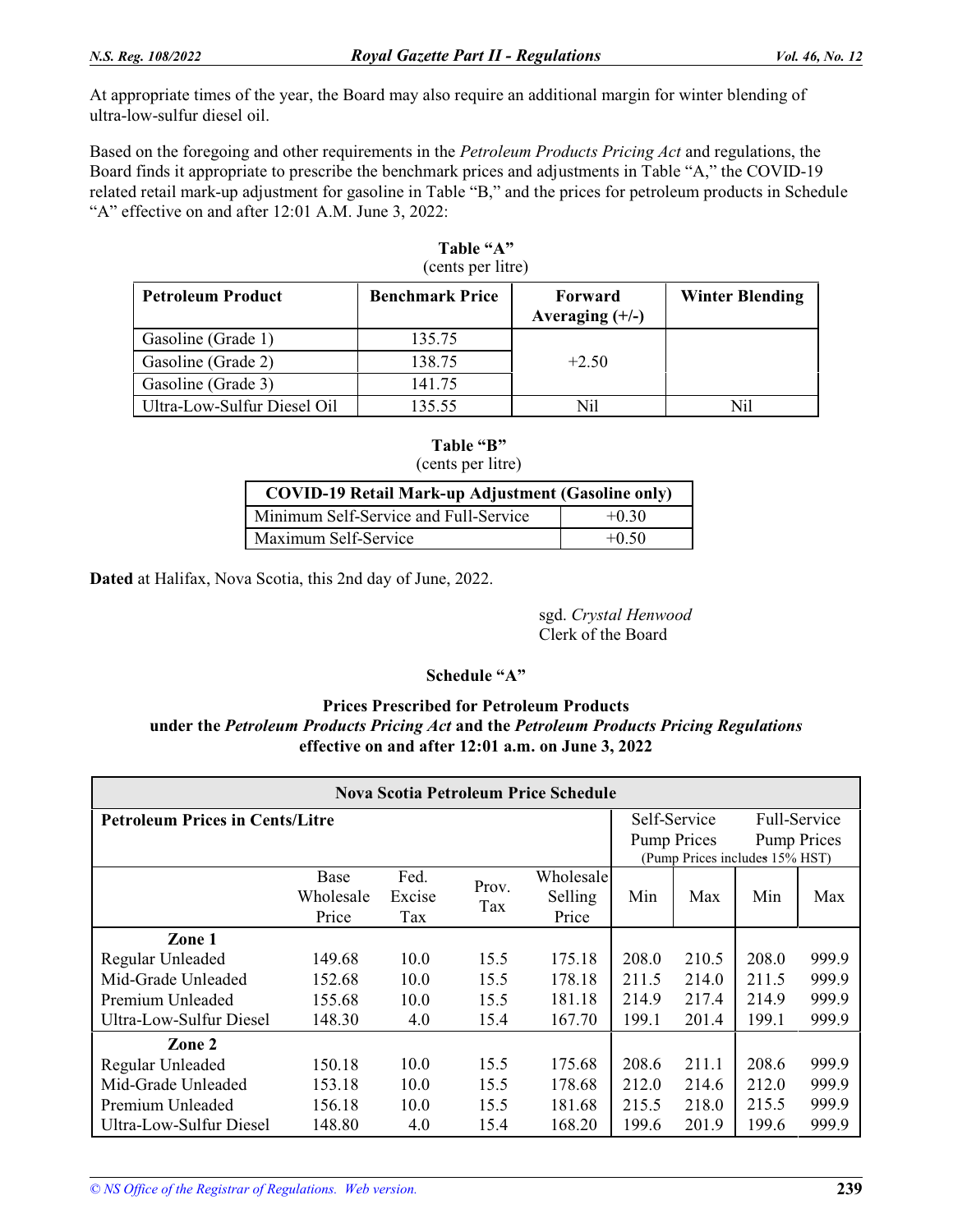| Zone 3                  |        |      |      |        |       |       |       |       |
|-------------------------|--------|------|------|--------|-------|-------|-------|-------|
| Regular Unleaded        | 150.58 | 10.0 | 15.5 | 176.08 | 209.0 | 211.6 | 209.0 | 999.9 |
| Mid-Grade Unleaded      | 153.58 | 10.0 | 15.5 | 179.08 | 212.5 | 215.0 | 212.5 | 999.9 |
| Premium Unleaded        | 156.58 | 10.0 | 15.5 | 182.08 | 215.9 | 218.5 | 215.9 | 999.9 |
| Ultra-Low-Sulfur Diesel | 149.20 | 4.0  | 15.4 | 168.60 | 200.1 | 202.4 | 200.1 | 999.9 |
| Zone 4                  |        |      |      |        |       |       |       |       |
| Regular Unleaded        | 150.68 | 10.0 | 15.5 | 176.18 | 209.2 | 211.7 | 209.2 | 999.9 |
| Mid-Grade Unleaded      | 153.68 | 10.0 | 15.5 | 179.18 | 212.6 | 215.1 | 212.6 | 999.9 |
| Premium Unleaded        | 156.68 | 10.0 | 15.5 | 182.18 | 216.1 | 218.6 | 216.1 | 999.9 |
| Ultra-Low-Sulfur Diesel | 149.30 | 4.0  | 15.4 | 168.70 | 200.2 | 202.5 | 200.2 | 999.9 |
| Zone 5                  |        |      |      |        |       |       |       |       |
| Regular Unleaded        | 150.68 | 10.0 | 15.5 | 176.18 | 209.2 | 211.7 | 209.2 | 999.9 |
| Mid-Grade Unleaded      | 153.68 | 10.0 | 15.5 | 179.18 | 212.6 | 215.1 | 212.6 | 999.9 |
| Premium Unleaded        | 156.68 | 10.0 | 15.5 | 182.18 | 216.1 | 218.6 | 216.1 | 999.9 |
| Ultra-Low-Sulfur Diesel | 149.30 | 4.0  | 15.4 | 168.70 | 200.2 | 202.5 | 200.2 | 999.9 |
| Zone 6                  |        |      |      |        |       |       |       |       |
| Regular Unleaded        | 151.38 | 10.0 | 15.5 | 176.88 | 210.0 | 212.5 | 210.0 | 999.9 |
| Mid-Grade Unleaded      | 154.38 | 10.0 | 15.5 | 179.88 | 213.4 | 215.9 | 213.4 | 999.9 |
| Premium Unleaded        | 157.38 | 10.0 | 15.5 | 182.88 | 216.9 | 219.4 | 216.9 | 999.9 |
| Ultra-Low-Sulfur Diesel | 150.00 | 4.0  | 15.4 | 169.40 | 201.0 | 203.3 | 201.0 | 999.9 |

### **N.S. Reg. 109/2022**

Made: June 3, 2022 Filed: June 6, 2022 Prescribed Petroleum Products Prices

Order dated June 3, 2022

made by the Nova Scotia Utility and Review Board pursuant to Section 14 of the *Petroleum Products Pricing Act*  and Sections 16 to 19 of the *Petroleum Products Pricing Regulations* 

# **Decision and Order M10614 M10614**

### **Nova Scotia Utility and Review Board**

**In the matter of the** *Petroleum Products Pricing Act* 

**- and -**

**In the matter of prescribing prices for petroleum products under Section 14 of the** *Petroleum Products Pricing Act* **and Sections 16 to 19 of the** *Petroleum Products Pricing Regulations* 

**Before:** Richard J. Melanson, LL.B., Member

#### **Decision and Order**

Under S. 16 of the *Petroleum Products Pricing Regulations*, the Board must prescribe a benchmark price for specified petroleum products every Friday. However, the Board may prescribe a benchmark price any time, and due to significant changes in the price of petroleum products, the Board has determined that it is appropriate to adjust its most recently prescribed weekly prices.

The benchmark price prescribed by the Board is the average of the average of the daily high and low reported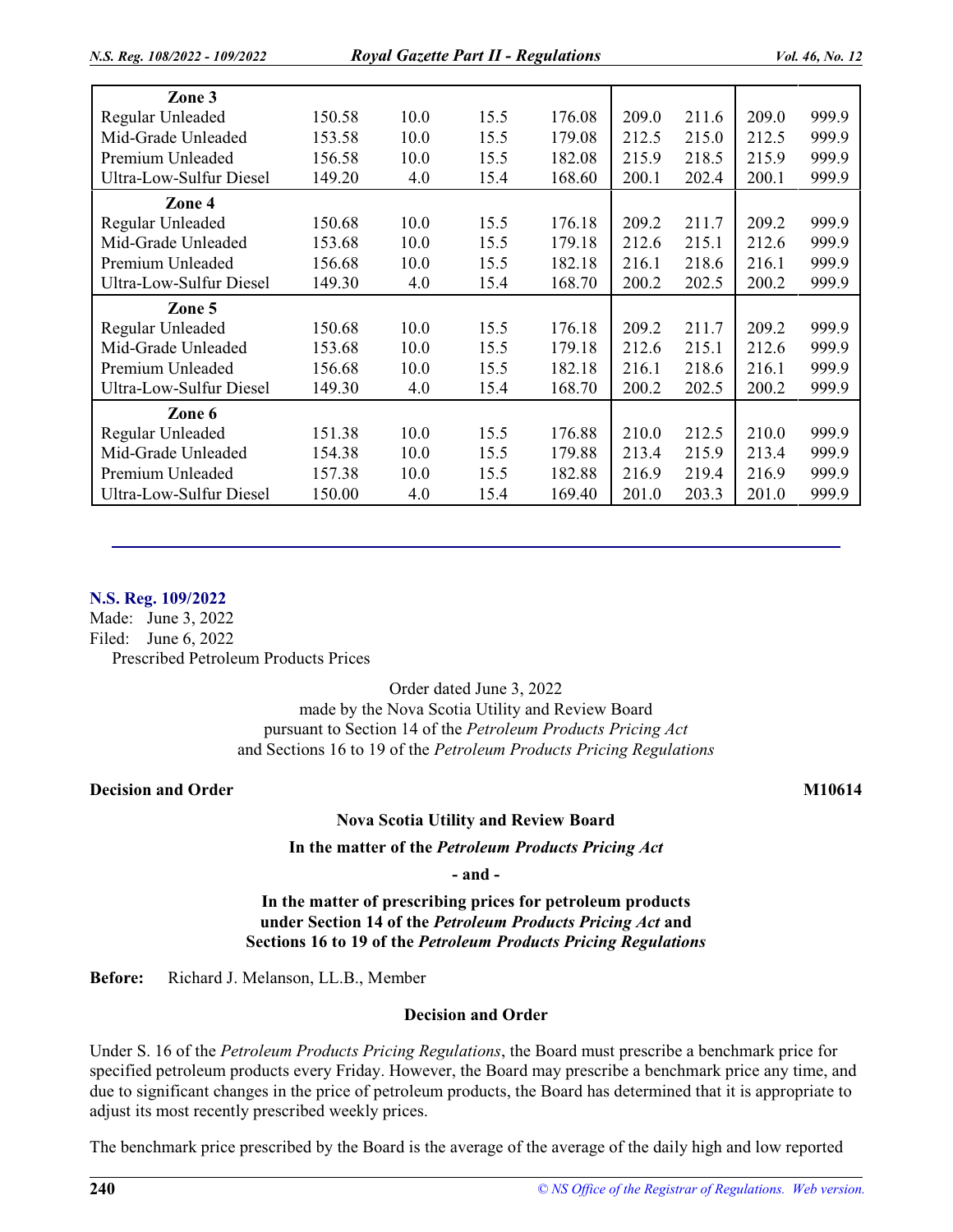product prices (in Canadian cents) since the last benchmark price adjustment for the petroleum product.

The Board must also prescribe retail mark-ups and calculate wholesale margins considering any factors the Board finds relevant, including transportation adjustments. The Board last set wholesale margins in its decision, 2021 NSUARB 146; retail mark-ups in its decision, 2021 NSUARB 50; and transportation adjustments in its decision, 2016 NSUARB 168.

Following the Board's recent retail mark-up decision (2021 NSUARB 50), it approved a monthly retail mark-up adjustment mechanism to address reduced sales volumes from the ongoing COVID-19 pandemic. The adjustment mechanism was implemented by the Board for gasoline and diesel oil adjustments in an order dated June 2, 2021, but discontinued for diesel oil in an order dated November 26, 2021.

At each price setting, the Board may apply a forward-averaging correction, based on historical prices, to achieve revenue neutrality.

At appropriate times of the year, the Board may also require an additional margin for winter blending of ultra-low-sulfur diesel oil.

Based on the foregoing and other requirements in the *Petroleum Products Pricing Act* and regulations, the Board finds it appropriate to prescribe the benchmark prices and adjustments in Table "A," and the prices for petroleum products in Schedule "A" effective on and after 12:01 A.M. June 4, 2022:

| (cents per litre)           |                        |                   |                        |  |  |  |  |
|-----------------------------|------------------------|-------------------|------------------------|--|--|--|--|
| <b>Petroleum Product</b>    | <b>Benchmark Price</b> | Forward           | <b>Winter Blending</b> |  |  |  |  |
|                             |                        | Averaging $(+/-)$ |                        |  |  |  |  |
| Ultra-Low-Sulfur Diesel Oil | 42.13                  | $+0.39$           | Nil                    |  |  |  |  |

**Table "A"** 

**Dated** at Halifax, Nova Scotia, this 3rd day of June, 2022.

sgd. *Crystal Henwood*  Clerk of the Board

### **Schedule "A"**

# **Prices Prescribed for Petroleum Products under the** *Petroleum Products Pricing Act* **and the** *Petroleum Products Pricing Regulations*  **effective on and after 12:01 a.m. on June 4, 2022**

| <b>Nova Scotia Petroleum Price Schedule</b> |           |        |       |                                |                    |       |                    |       |
|---------------------------------------------|-----------|--------|-------|--------------------------------|--------------------|-------|--------------------|-------|
| <b>Petroleum Prices in Cents/Litre</b>      |           |        |       |                                | Self-Service       |       | Full-Service       |       |
|                                             |           |        |       |                                | <b>Pump Prices</b> |       | <b>Pump Prices</b> |       |
|                                             |           |        |       | (Pump Prices includes 15% HST) |                    |       |                    |       |
|                                             | Base      | Fed.   | Prov. | Wholesale                      |                    |       |                    |       |
|                                             | Wholesale | Excise | Tax   | Selling                        | Min                | Max   | Min                | Max   |
|                                             | Price     | Tax    |       | Price                          |                    |       |                    |       |
| Zone 1                                      |           |        |       |                                |                    |       |                    |       |
| Regular Unleaded                            | 149.68    | 10.0   | 15.5  | 175.18                         | 208.0              | 210.5 | 208.0              | 999.9 |
| Mid-Grade Unleaded                          | 152.68    | 10.0   | 15.5  | 178.18                         | 211.5              | 214.0 | 211.5              | 999.9 |
| Premium Unleaded                            | 155.68    | 10.0   | 15.5  | 181.18                         | 214.9              | 217.4 | 214.9              | 999.9 |
| Ultra-Low-Sulfur Diesel                     | 155.27    | 4.0    | 15.4  | 174.67                         | 207.1              | 209.4 | 207.1              | 999.9 |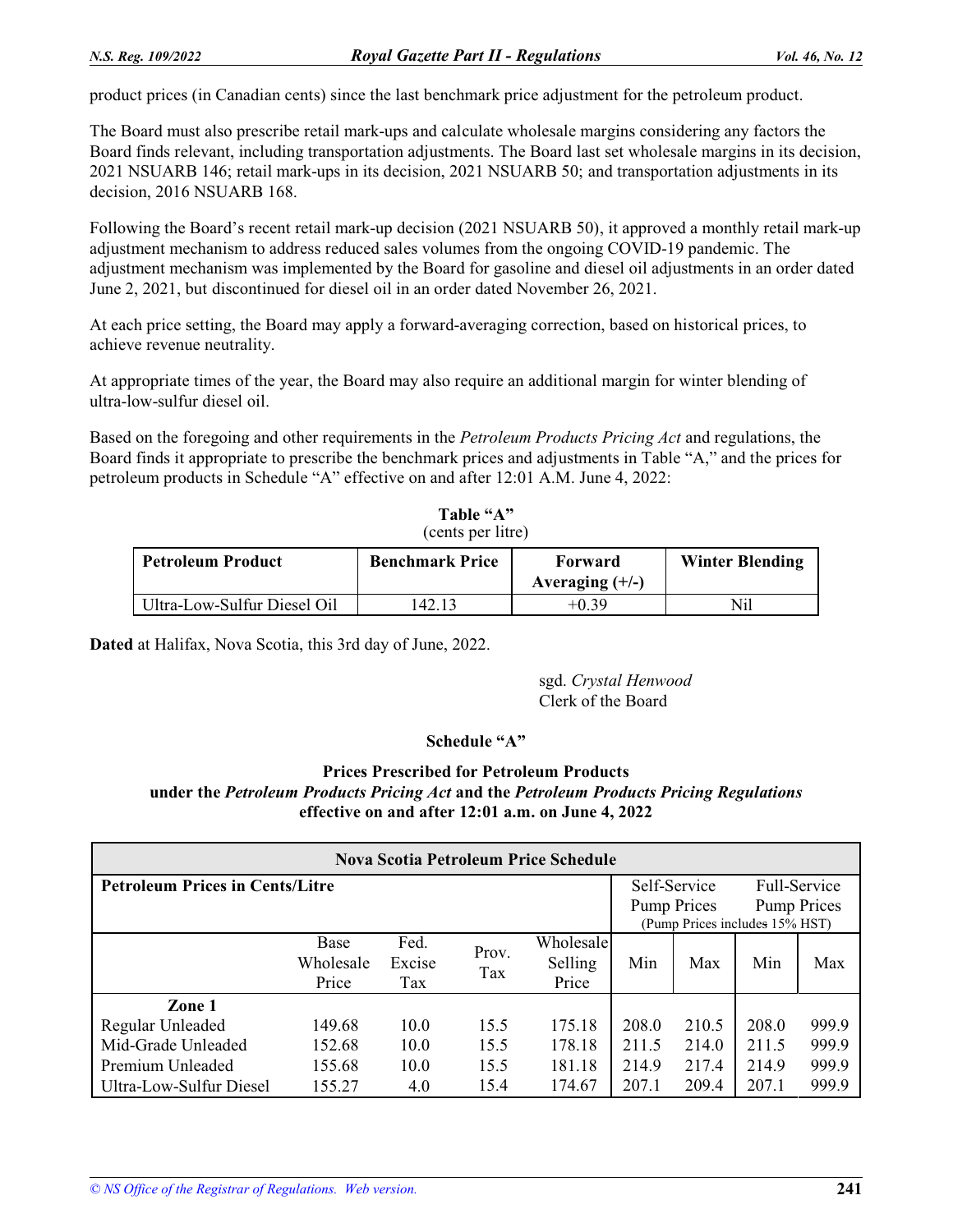| Zone 2                         |        |      |      |        |       |       |       |       |
|--------------------------------|--------|------|------|--------|-------|-------|-------|-------|
| Regular Unleaded               | 150.18 | 10.0 | 15.5 | 175.68 | 208.6 | 211.1 | 208.6 | 999.9 |
| Mid-Grade Unleaded             | 153.18 | 10.0 | 15.5 | 178.68 | 212.0 | 214.6 | 212.0 | 999.9 |
| Premium Unleaded               | 156.18 | 10.0 | 15.5 | 181.68 | 215.5 | 218.0 | 215.5 | 999.9 |
| <b>Ultra-Low-Sulfur Diesel</b> | 155.77 | 4.0  | 15.4 | 175.17 | 207.7 | 210.0 | 207.7 | 999.9 |
| Zone 3                         |        |      |      |        |       |       |       |       |
| Regular Unleaded               | 150.58 | 10.0 | 15.5 | 176.08 | 209.0 | 211.6 | 209.0 | 999.9 |
| Mid-Grade Unleaded             | 153.58 | 10.0 | 15.5 | 179.08 | 212.5 | 215.0 | 212.5 | 999.9 |
| Premium Unleaded               | 156.58 | 10.0 | 15.5 | 182.08 | 215.9 | 218.5 | 215.9 | 999.9 |
| Ultra-Low-Sulfur Diesel        | 156.17 | 4.0  | 15.4 | 175.57 | 208.1 | 210.4 | 208.1 | 999.9 |
| Zone 4                         |        |      |      |        |       |       |       |       |
| Regular Unleaded               | 150.68 | 10.0 | 15.5 | 176.18 | 209.2 | 211.7 | 209.2 | 999.9 |
| Mid-Grade Unleaded             | 153.68 | 10.0 | 15.5 | 179.18 | 212.6 | 215.1 | 212.6 | 999.9 |
| Premium Unleaded               | 156.68 | 10.0 | 15.5 | 182.18 | 216.1 | 218.6 | 216.1 | 999.9 |
| Ultra-Low-Sulfur Diesel        | 156.27 | 4.0  | 15.4 | 175.67 | 208.2 | 210.5 | 208.2 | 999.9 |
| Zone 5                         |        |      |      |        |       |       |       |       |
| Regular Unleaded               | 150.68 | 10.0 | 15.5 | 176.18 | 209.2 | 211.7 | 209.2 | 999.9 |
| Mid-Grade Unleaded             | 153.68 | 10.0 | 15.5 | 179.18 | 212.6 | 215.1 | 212.6 | 999.9 |
| Premium Unleaded               | 156.68 | 10.0 | 15.5 | 182.18 | 216.1 | 218.6 | 216.1 | 999.9 |
| Ultra-Low-Sulfur Diesel        | 156.27 | 4.0  | 15.4 | 175.67 | 208.2 | 210.5 | 208.2 | 999.9 |
| Zone 6                         |        |      |      |        |       |       |       |       |
| Regular Unleaded               | 151.38 | 10.0 | 15.5 | 176.88 | 210.0 | 212.5 | 210.0 | 999.9 |
| Mid-Grade Unleaded             | 154.38 | 10.0 | 15.5 | 179.88 | 213.4 | 215.9 | 213.4 | 999.9 |
| Premium Unleaded               | 157.38 | 10.0 | 15.5 | 182.88 | 216.9 | 219.4 | 216.9 | 999.9 |
| <b>Ultra-Low-Sulfur Diesel</b> | 156.97 | 4.0  | 15.4 | 176.37 | 209.0 | 211.3 | 209.0 | 999.9 |

### **N.S. Reg. 110/2022**

Made: June 7, 2022 Filed: June 7, 2022 Nova Scotia Child Benefit Regulations–amendment

> Order in Council 2022-150 dated June 7, 2022 Amendment to regulations made by the Governor in Council pursuant to Section 80 of the *Income Tax Act*

The Governor in Council on the report and recommendation of the Minister of Finance and Treasury Board and the Minister of Community Services dated April 12, 2022, and pursuant to Section 80 of Chapter 217 of the Revised Statutes of Nova Scotia, 1989, the *Income Tax Act*, is pleased to amend the *Nova Scotia Child Benefit Regulations*, N.S. Reg. 62/1998, made by the Governor in Council by Order in Council 1998-430 dated August 28, 1998, to increase the Nova Scotia Child Benefit rates, in the manner set forth in Schedule "A" attached to and forming part of the report and recommendation, effective on and after July 1, 2022.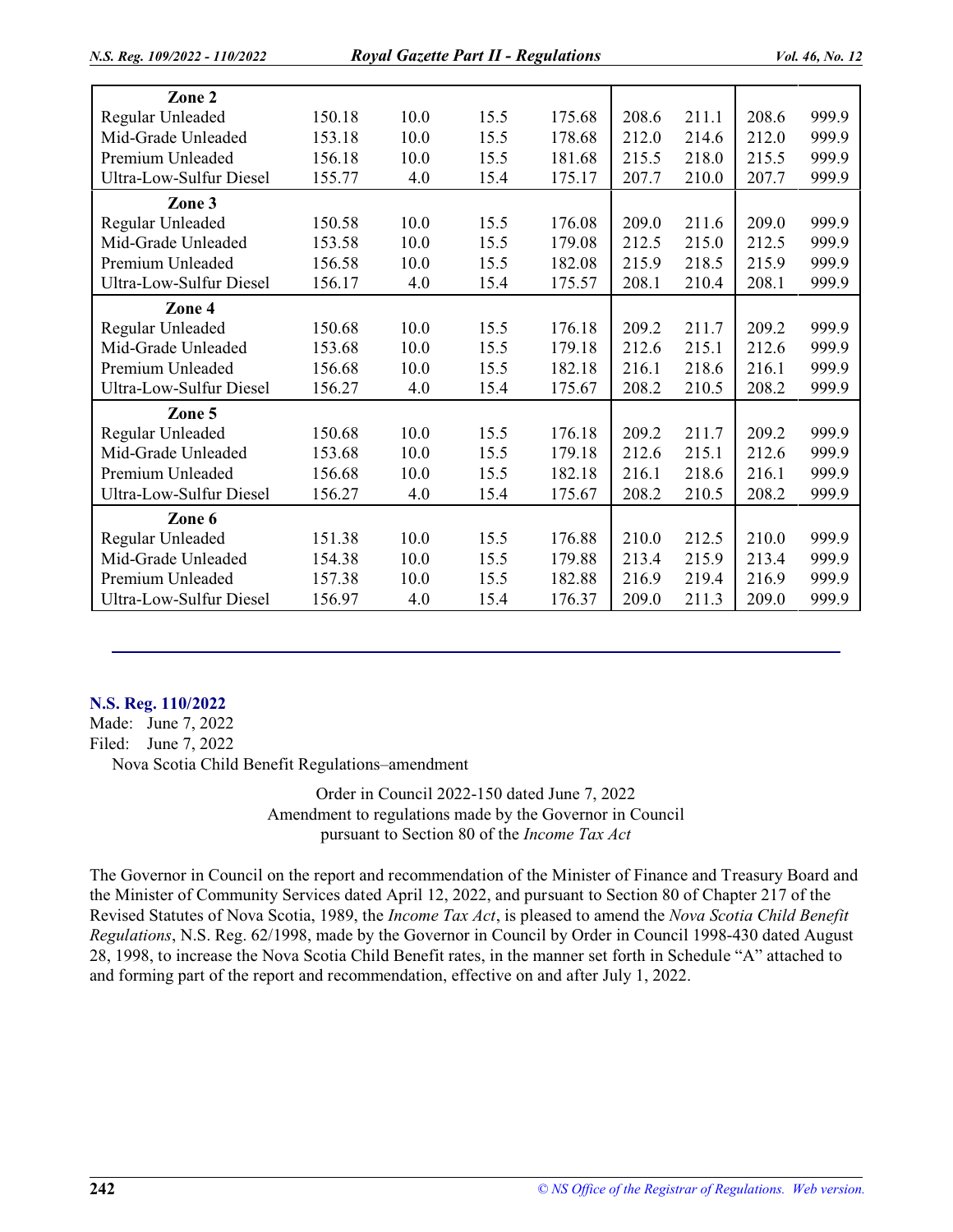# **Schedule "A"**

# **Amendment to the** *Nova Scotia Child Benefit Regulations*  **made by the Governor in Council under Section 80 of Chapter 217 of the Revised Statutes of Nova Scotia, 1989, the** *Income Tax Act*

- 1 Section 3 of the *Nova Scotia Child Benefit Regulations*, N.S. Reg. 62/1998, made by the Governor in Council by Order in Council 1998-430 dated August 28, 1998, is repealed and the following Section substituted:
	- **3** Where a person and, where the Minister so demands, the person's cohabiting spouse or common-law partner at the end of the taxation year, have filed a return of income for the year, an overpayment on account of the person's liability under Part II of the Act for the year shall be deemed to have arisen during a month in relation to which the year is the base taxation year, equal to the amount determined by the following formula:

$$
NSCB = [1/12 (A \times B)] - C
$$

where

A is \$1275 for each qualified dependant in respect of whom the person was an eligible individual at the beginning of the month,

B is the number of qualified dependants in respect of whom the person was an eligible individual at the beginning of the month, and

C is the benefit reduction applicable to the eligible individual which is calculated in accordance with Section 4.

- 2 Section 4 of the regulations is repealed and the following Section substituted:
	- **4 (1)** Where the adjusted income of the eligible individual for the base taxation year in relation to the month is less than \$26 000, C equals zero.
		- **(2)** Where the adjusted income of the eligible individual for the base taxation year in relation to the month is equal to or greater than \$26 000 and less than \$34 000,
			- (a) if there is only 1 qualified dependant in respect of whom the person was an eligible individual at the beginning of the month,

 $C = 0$ .

(b) if there is more than 1 qualified dependant in respect of whom the person was an eligible individual at the beginning of the month,

 $C = 1/12 \times 50\%$  (A  $\times$  B - A), where A and B are as defined in Section 3.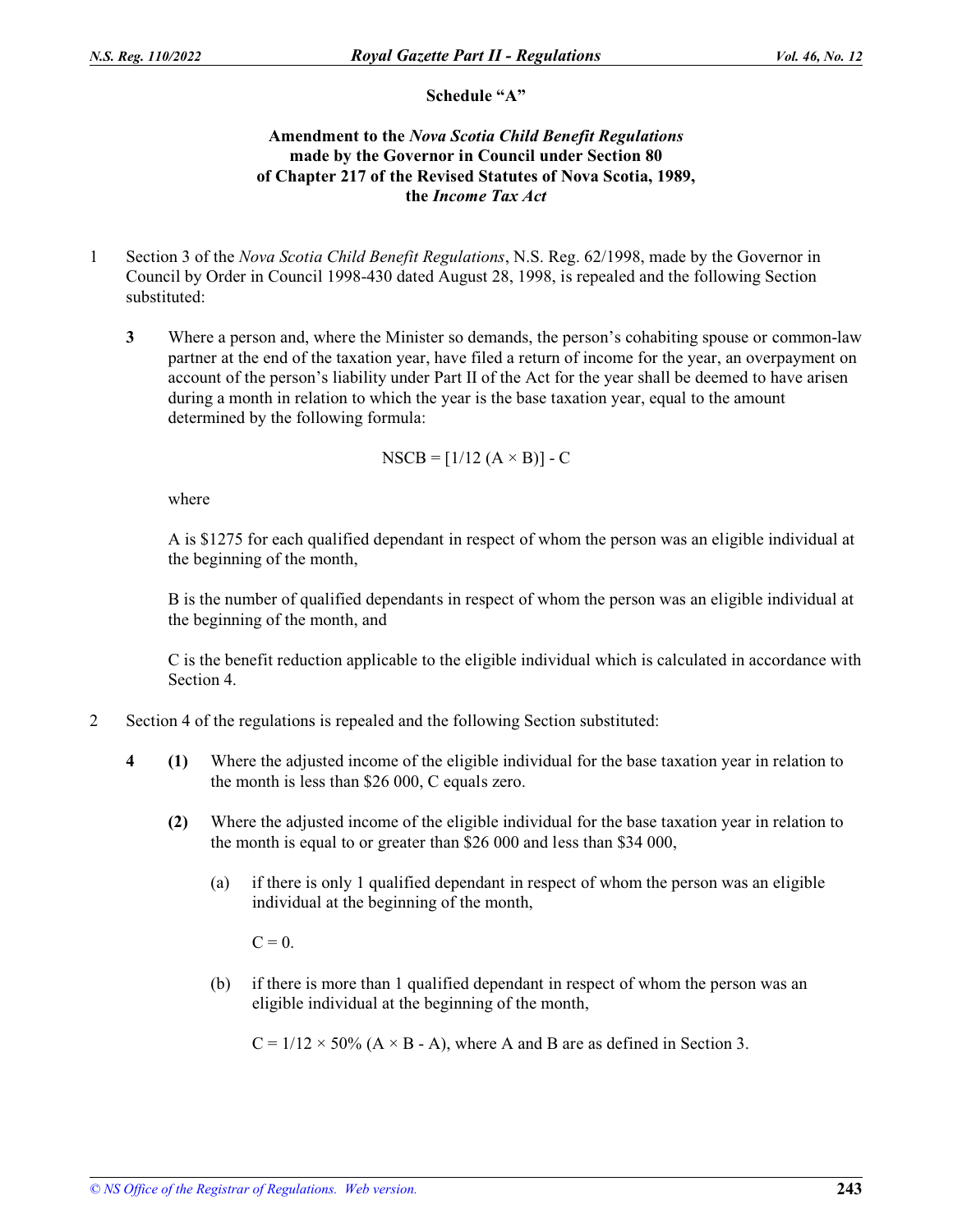# **N.S. Reg. 111/2022**

Made: June 7, 2022 Filed: June 7, 2022 Firefighters' Compensation Regulations–amendment

> Order in Council 2022-155 dated June 7, 2022 Amendment to regulations made by the Governor in Council pursuant to subsection 35A(7) of the *Workers' Compensation Act*

The Governor in Council on the report and recommendation of the Minister of Labour, Skills and Immigration dated May 10, 2022, and pursuant to Section 35A of Chapter 10 of the Acts of 1994-95, the *Workers' Compensation Act*, is pleased to amend the *Firefighters' Compensation Regulations*, N.S. Reg. 140/2003, made by the Governor in Council by Order in Council 2003-341 dated August 1, 2003, to change the latency period for pancreatic cancer and thyroid cancer from 15 years to 10 years, in the manner set forth in Schedule "A" attached to and forming part of the report and recommendation, effective on and after July 1, 2022.

# **Schedule "A"**

# **Amendment to the** *Firefighters' Compensation Regulations*  **made by the Governor in Council under subsection 35A(7) of Chapter 10 of the Acts of 1994-95, the** *Workers' Compensation Act*

The table in Section 2 of the *Firefighters' Compensation Regulations*, N.S. Reg. 140/2003, made by the Governor in Council by Order in Council 2003-341 dated August 1, 2003, is amended by

- (a) striking out "15 years" in the row that begins with "Primary site pancreatic cancer" and substituting "10 years"; and
- (b) striking out "15 years" in the row that begins with "Primary site thyroid cancer" and substituting "10 years".